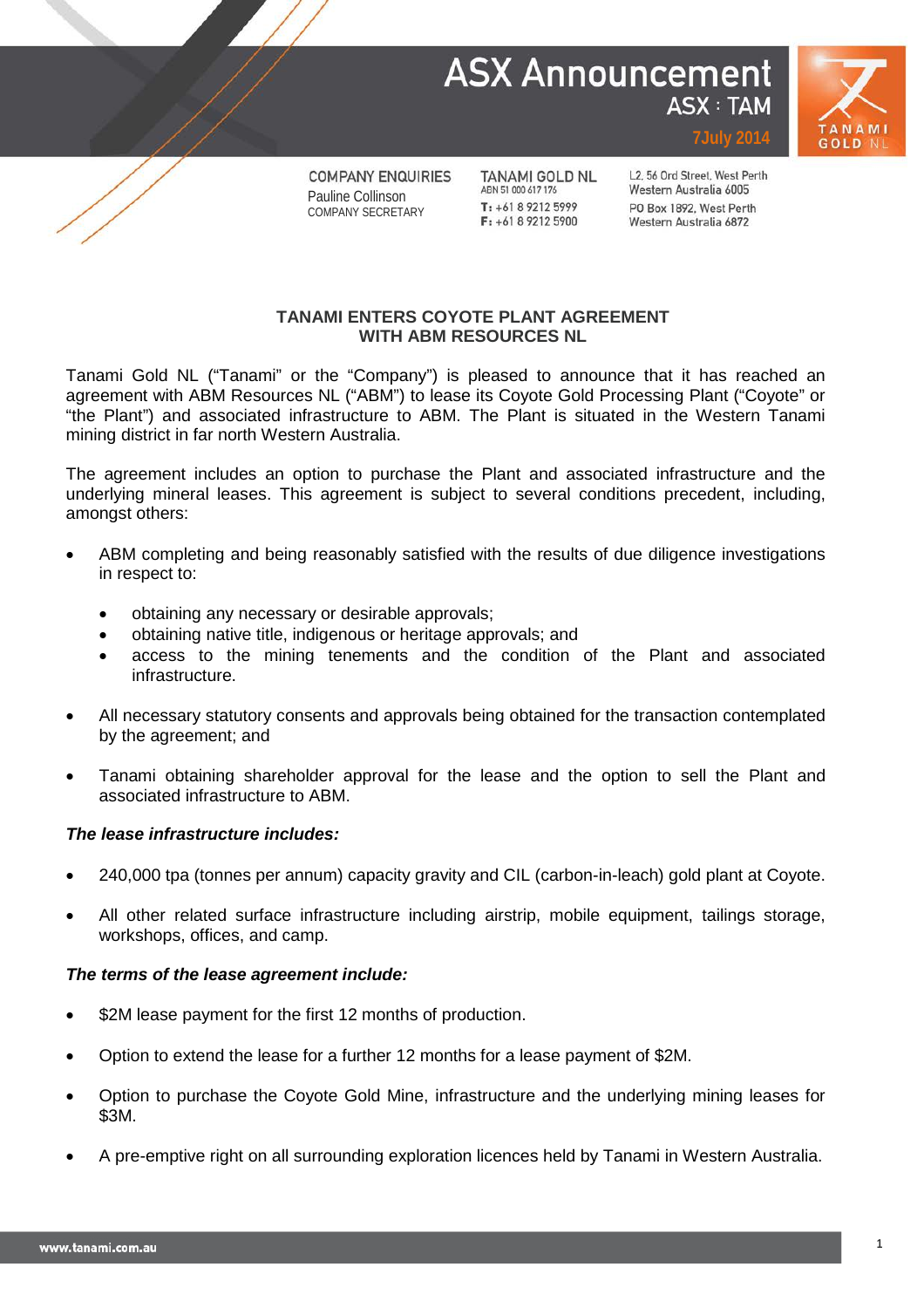

7 July 2014

The Company has previously announced that following the unsuccessful drilling of the Kavanagh lode at the Coyote Gold Mine the Company would re-evaluate the Company's position.

The Company has undertaken this assessment in relation to Coyote, Kavanagh and the Western Tanami tenements. The Company has considered that in view of the drilling results the Company cannot consider reopening the mine. Also, in view of these results and the Company's financial position the Company cannot justify or finance further drilling programs on the Coyote mining lease and take the view that the Company's best option is to focus on its Central Tanami tenements situated in the Northern Territory. This includes the Company's main exploration asset the one million ounce Groundrush resource.

The Company has considered the options of disposal of Coyote and the Western Tanami tenements and in this regard has been able to secure the current proposal from ABM. The Company has carefully assessed the proposal and the possibility of obtaining any competing offers. The Company's conclusion is that there is little possibility of securing a better offer in the current market or in the foreseeable future.

#### *The Licence and Lease Agreement*

The Licence and Lease Agreement ("Agreement") with ABM includes:

- 1. From signing, ABM is contributing up to \$150,000 per month to the care and maintenance costs until the lease commences.
- 2. The lease term commences once the conditions precedent have been satisfied, which both companies anticipate will take approximately 3 months but the Agreement allows for up to 12 months.
- 3. Once all the conditions precedent are met (or waived), ABM will take possession and commence management of Coyote and the infrastructure. The Company will conduct recommissioning including processing up to 10,000 tonnes of commissioning ore prior to making the first year's lease payment of \$2M.
- 4. The initial 12 month period commences on commercial processing of ore following successful completion of commissioning.
- 5. The lease is extendable for a second year for a further \$2M lease payment.
- 6. ABM has an option to purchase Coyote, the infrastructure and the underlying mining leases before the end of the lease for \$3M.
- 7. During the lease ABM has a pre-emptive right on all surrounding tenements held by Tanami in the area of Western Australia shown in Figure 1. The rights are extended for 2 years if ABM exercises the option to purchase.